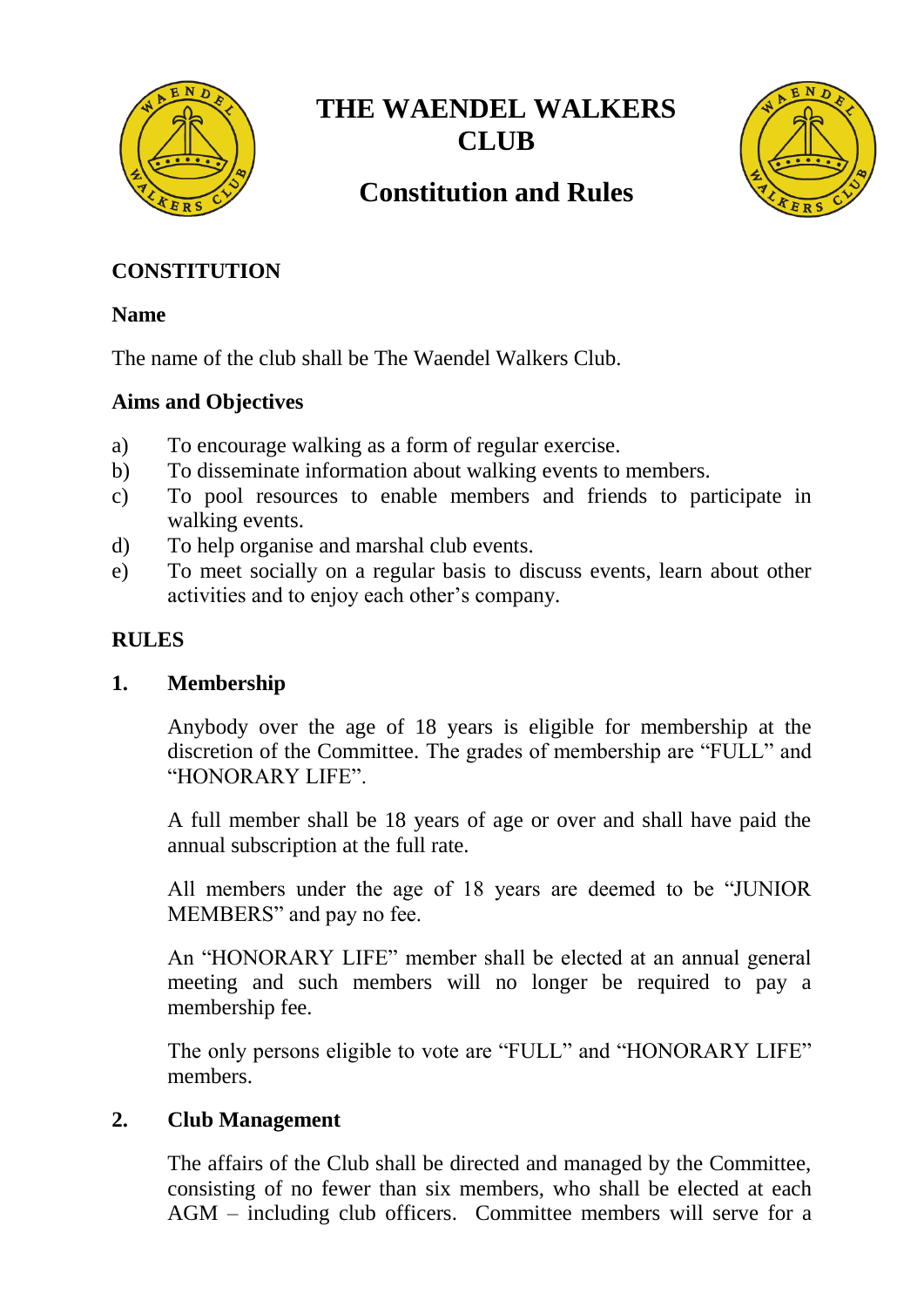period of two years unless they formally resign from the committee by submitting a letter to the Chairman. After the two-year period Committee members will stand down at the AGM where they may offer themselves for re-election by the members.

All new and existing Committee members offering themselves for (re) election must be proposed and seconded by members at the AGM.

The committee shall meet regularly, usually every six weeks but at least bi-monthly. Dates of such meetings will be communicated to the membership via the club website, club Facebook page, the Waendeller and other media as appropriate. Any member is entitled to raise any matter for the attention of the committee by notification in writing or electronically to the Honorary Secretary no less than seven days before a Committee meeting.

## **3. Officers**

The officers of the Club shall be Chairman, Honorary Secretary and Honorary Treasurer. In the absence of any of the above officers a deputy will be assigned for the duration of such absence. Known nonavailability of any such officer will be communicated to all committee members as soon as such non-availability is known.

Other roles may be assigned either temporarily or permanently as deemed appropriate by the committee.

#### 4. **Quorum**

A quorum for a committee meeting shall consist of at least half the existing committee members.

#### **5. Resignations**

In the event of a committee member resigning, the rest of the committee may appoint another member of the Club to fill the vacancy until the next AGM. The committee may co-opt additional members to serve until the next AGM.

#### 6. **Suspension**

The committee by a 75% majority shall have the power to suspend from the Club any member whose conduct is prejudicial to the interests of the Club.

Any member suspended from the Club, or removed from office, cannot seek re-election for a period of two years from the date of suspension.

#### **7. Votes**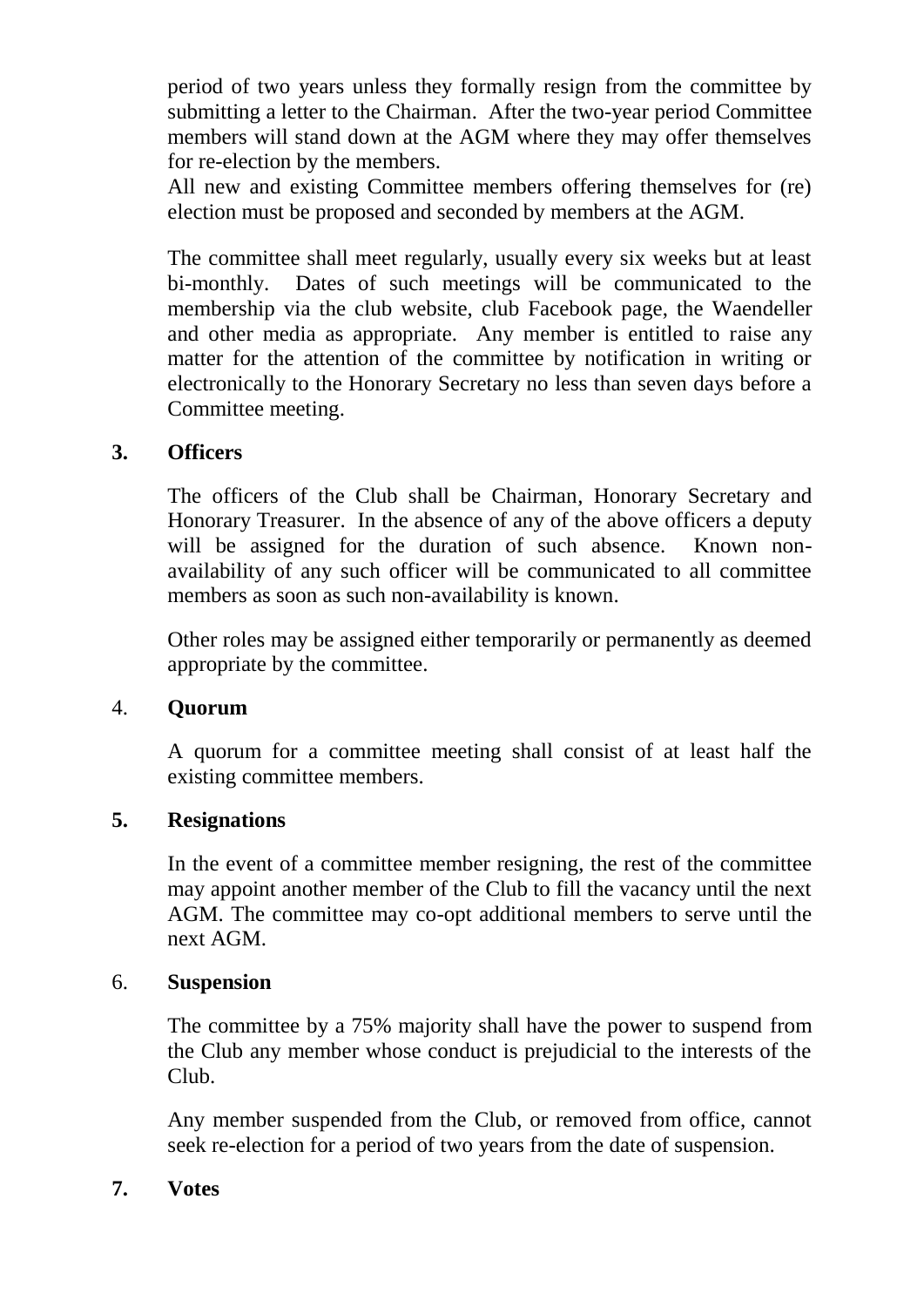All other matters shall be decided by a simple majority with the Chairman or his assigned deputy holding a second and casting vote.

### **8. Records**

The Honorary Secretary and Honorary Treasurer shall keep such register of members, minutes of proceedings of the committee, books of accounts and other records of the Club as the committee may direct.

#### **9. Subscriptions**

The annual subscription shall be fixed at the AGM held in May for the membership year commencing 1st January.

## **10. Members Subscriptions**

The appropriate annual subscription payable by members shall be due on 1st January. If payment has not been received by 1st April membership shall be deemed lapsed.

New members who join on or after 1st October are excused payment of a renewal subscription the following year. Anyone who has not renewed their membership by the due date will not be allowed to organise any club event.

## **11. Extraordinary Meetings**

The committee may, at any time, convene an EGM. At the written request of a minimum of 25% of members an EGM must be convened by the committee. The signatures of the applicants must be presented to the Honorary Secretary.

#### **12. Votes at AGM**

At an AGM all decisions shall be made by a simple majority vote with the Chairman or his assigned deputy holding a casting vote.

#### **13. General Meeting Quorum**

The quorum for a general meeting shall be 10 members present in addition to the committee.

## **14. Notice of Meetings**

All AGM's and EGM's are subject to 21 days notice.

#### **15. Notice-Motions**

Notice of motions must be in the hands of the Honorary Secretary 14 days before a meeting.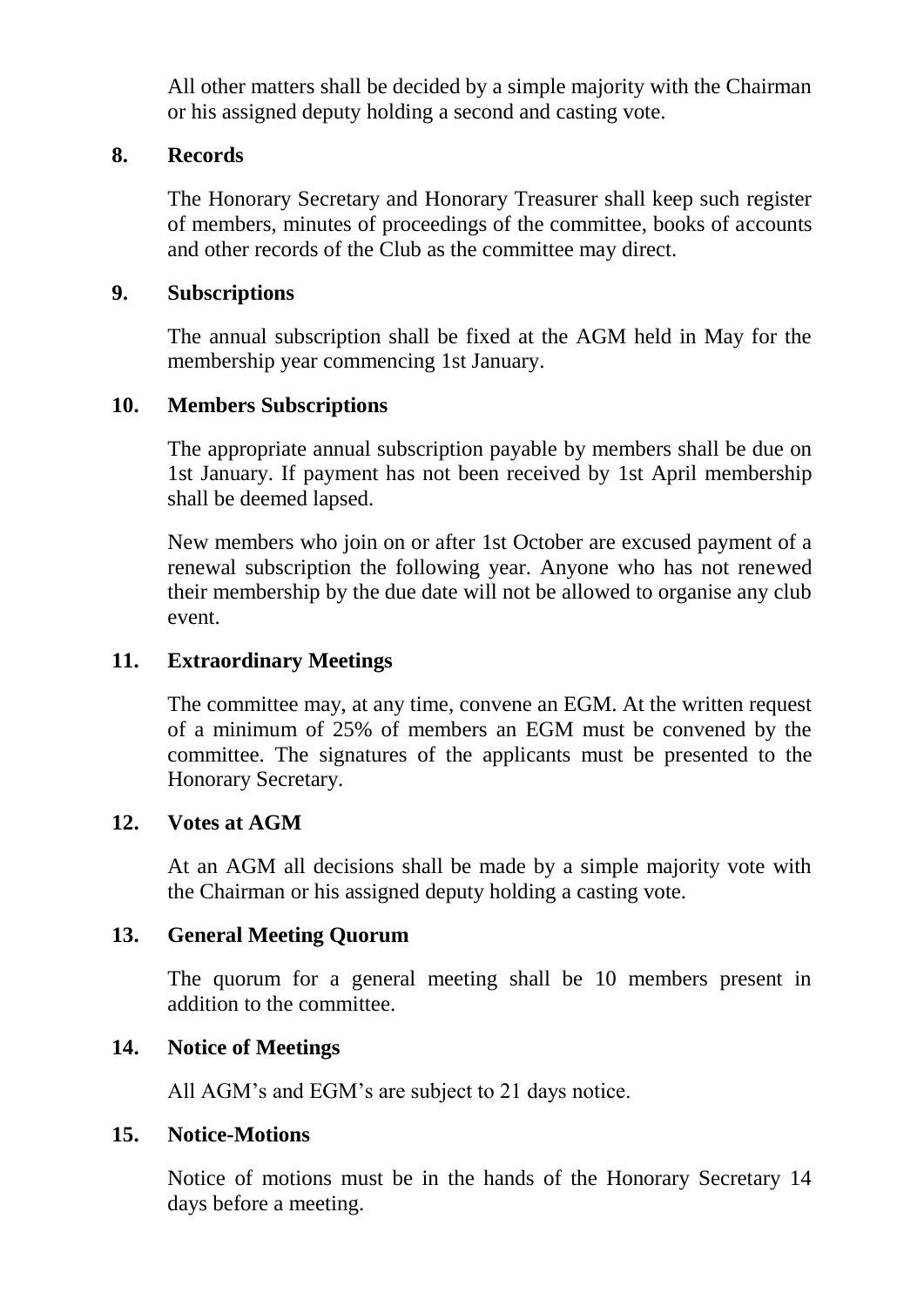## **16. Audit of Accounts**

The committee shall every year cause to be prepared and audited a statement of receipts and expenditure made up to  $5<sup>th</sup>$  April, which shall be submitted to members at the following AGM.

A balance sheet must be produced and in the hands of the Honorary Treasurer within 2 months after any walk, trip or function organised by members on behalf of the Club or using members as marshals or helpers.

## **17. Responsibility**

Whilst the Club encourages all measures conducive to safe walking, neither the Club nor its members can accept any legal responsibility towards members, guests or other persons.

## **18. Expenses**

Any member working on behalf of the Club shall be entitled to claim any reasonable expenses at the discretion of the committee.

## **19. Club Rules**

The committee shall manage the affairs of the Club in accordance with the rules of the Club and make, alter or reject such rules for the good conduct of the Club. They shall be binding on all members and shall be deemed part of the rules until the next AGM when they shall be confirmed or rescinded.

## **20. Charitable Donations**

The committee in consultation with the membership has an established list of four charities to which an annual donation will be made by rotation. Should any of these charities cease to exist or cease to be appropriate in any other way a replacement will be proposed by the committee and offered up at the next AGM or EGM.

Waendel Walkers Club will make one or more such charitable donations each year. The amount of such donations will be proposed to the membership by the committee and approved by the attending membership at the AGM or EGM.

In addition, individual events organised in the name of or on behalf of the club (see "Events" below) can also be run as fundraising events for specific charities but this must be approved by the committee prior to any public communication or notification to any such charity. Such charities need not be restricted to the rotating preferred charities above but should preferably one that has local significance and for whom such donation would make a significant benefit.